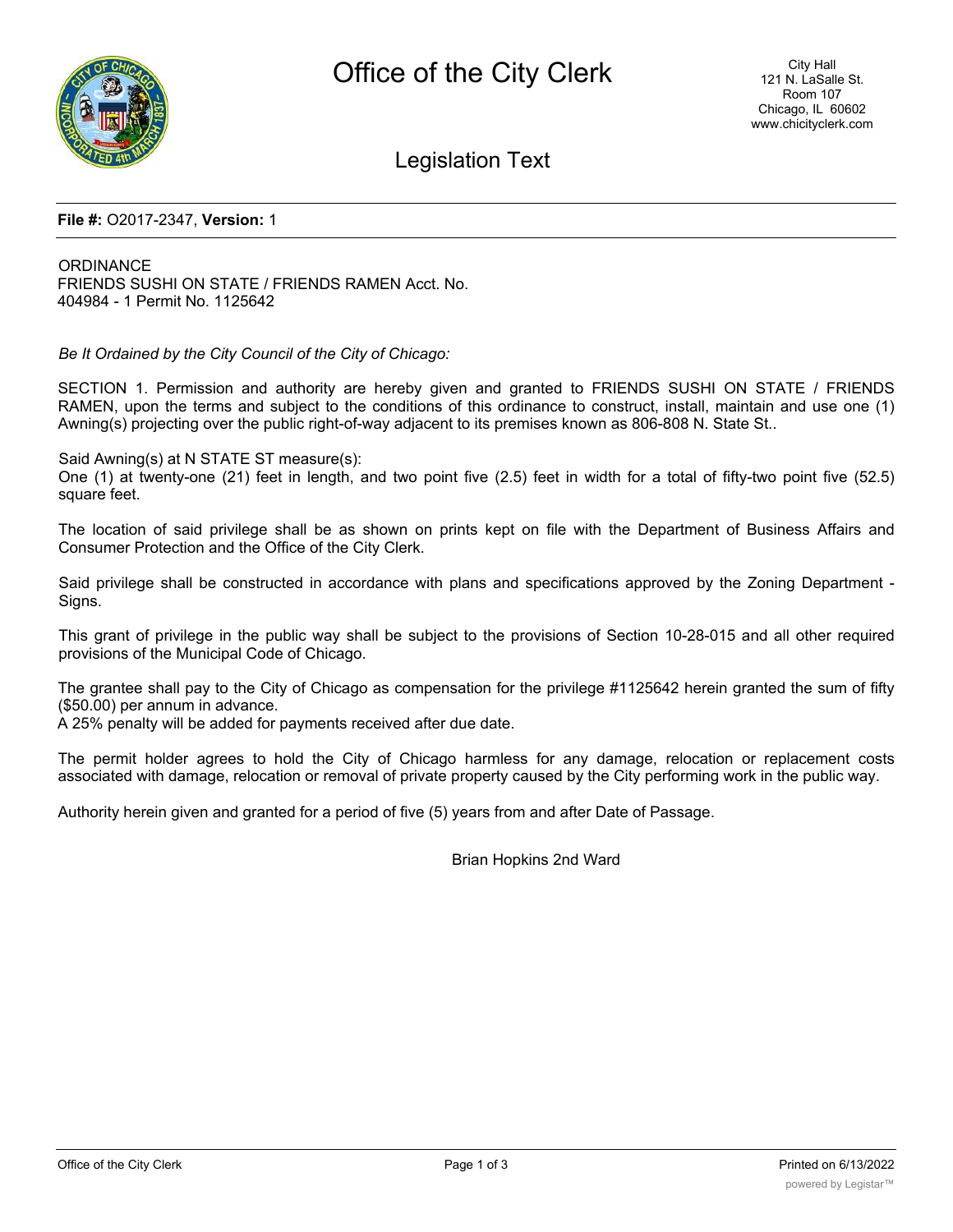# **File #:** O2017-2347, **Version:** 1

(Page 2 of 3)

Page 1

#### New Awning 1/4 SELF DRILLING SCREWS

Z BRACKETS 3/8 ANCHORS BRICK WALL 015ROOKWOOD RED

# 1 X1 SQUARE

#### GALVANIZED TUBING |

| 5500 K. K-tln; 773-267 8007 I.<br>Client<br>Address | Friends Sushi<br><b>Friends Ramen</b> | Landlord<br>Address | Start Date 00/00/0000 Last<br>Revision 00/00/0000 Job#<br>00000 Drawing* 00000a v1<br>s1 / e1 Page 1 of 2 | • Client Approval •<br><b>Landlord Approval</b> | Sales Rep Seung<br>Park Designer |
|-----------------------------------------------------|---------------------------------------|---------------------|-----------------------------------------------------------------------------------------------------------|-------------------------------------------------|----------------------------------|
|                                                     |                                       |                     |                                                                                                           |                                                 |                                  |
| Tel                                                 |                                       | Tel                 |                                                                                                           |                                                 |                                  |
|                                                     |                                       |                     |                                                                                                           |                                                 |                                  |
| Email                                               |                                       | Email               |                                                                                                           |                                                 | E322358<br><b>JSIED</b>          |

JSIED<br>COPYRIGHT 2013 BYTFASWITHIS RENDERING IS THE PROPERTY OF TFASIGNS INC AND THE PARTY WHICH REQUESTED THE RENDERING IT IS AN UNPUBLISHED ORIGINAL DRAWING NOT TO BE REPRODUCED OR<br>EXHIBITED WITHOUT THE CONSENT OF TFA SIG

Department of Business Affairs and Consumer Protection Small Business Center - Public Way Use Unit City Hall - 121 N. LaSalle Street, Room 800 • Chicago, IL 60602 312-74-OOBIZ/312-744-6249 • (312) 744-1944 (1TY) http //www.citvofchicago <http://www.citvofchicago> org/bacp

#### **03/29/2017**

Alderman Brian Hopkins Ward # 02 City of Chicago City Hall, Room 200 121 North LaSalle Street Chicago, Illinois 60602

Re: An ordinance to use and maintain a portion of the public right-of-way for one (1) awning(s) for **FRIENDS SUSHI ON STATE / FRIENDS RAMEN, adjacent to the premises known as 806-808 N. State St..**

# **Dear Alderman Brian Hopkins:**

The applicant referenced above has requested the use of the public right-of-way for a awning(s). An ordinance has been prepared by the Department of Business Affairs and Consumer Protection - Small Business Center -Public Way Use Unit for presentation to the City Council. Because this request was made for properties located in your ward, as approved by you as per the attached, I respectfully request that you introduce the attached ordinance at the next City Council meeting.

If you have any questions regarding this ordinance, please contact Anthony Bertuca at (312) 744-5506.